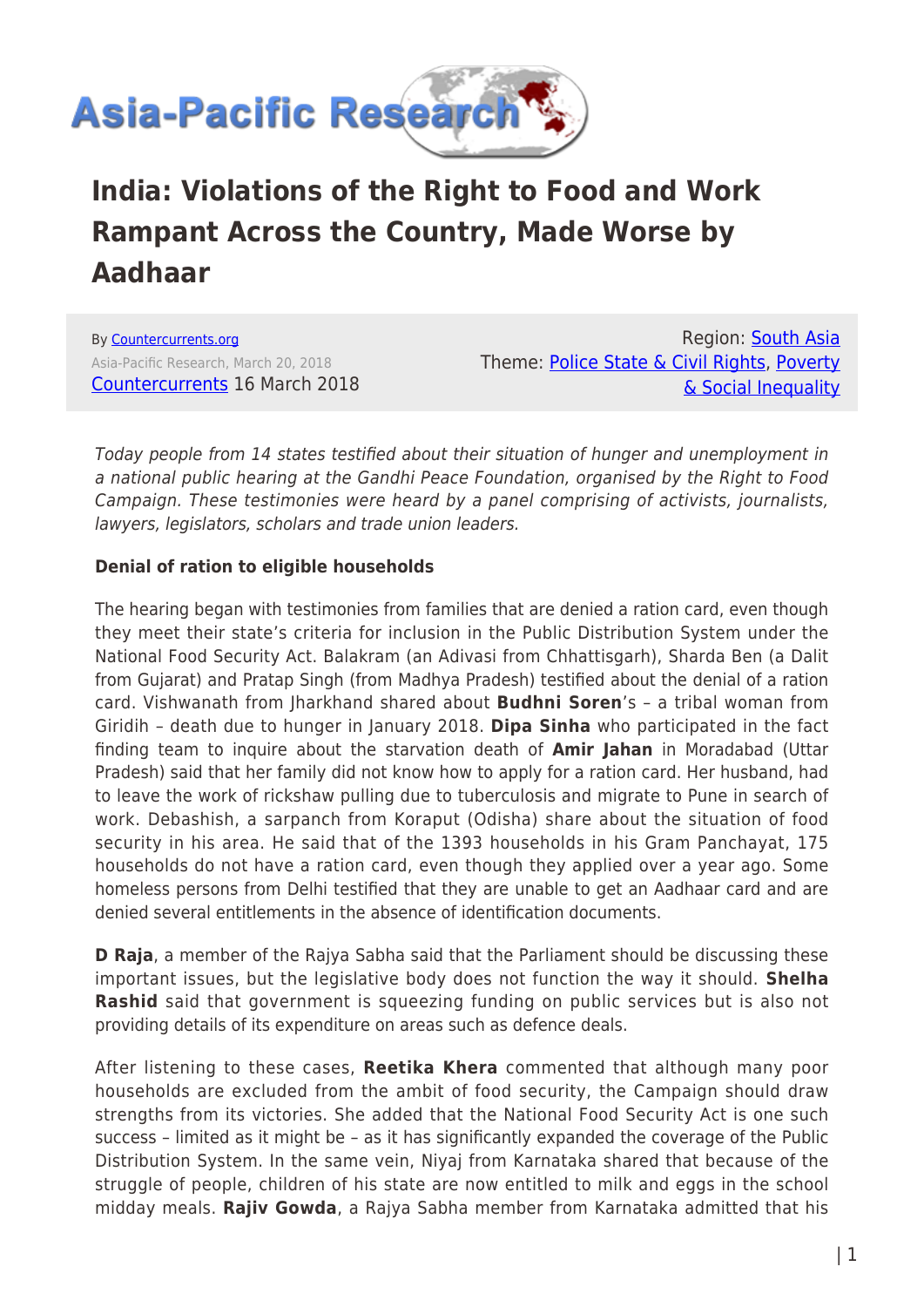party had brought Aadhaar, but its intention was not to use the Unique Identification system as a tool for exclusion.

## **No pension for many vulnerable persons**

This was followed by testimonies of vulnerable persons denied social security pension. **Gulshan Khatoun** of NOIDA has three sons with disability, but neither of them receives pension. **Maida Khatoon**, also from NOIDA, is a widow who does not get pension. **Ranjeet Kaur,** a woman with disability in her leg, has been many empty promises of a pension from the Amritsar (Punjab) District Collector.

#### **Aadhaar-enabled hunger**

Activists of the Campaign shared about starvation deaths caused due to the denial of services due to the mandatory integration of welfare with Aadhaar. **Taramani Sahu** from Simdega (Jharkhand) talked about Santoshi's hunger death due to the cancellation of her family's ration card in the absence of Aadhaar seeding. Details of hunger deaths of three brothers of Gokarna (Karnataka) to discontinuation of ration for want of Aadhaar were presented by Narsimha.

As per official data, there are 19.5 lakh ration cards in Delhi, but in January 2018 almost a quarter of them were unable to access ration due to Aadhaar-based biometric authentication failure.

Other members of the panel included **Annie Raja, Bhasha Singh, Harsh Mander, Kavita Srivastava, Mira Shiva, Neha Dixit, Prashant Bhushan, Saksham Khosla, Vandana Prasad** and **Usha Ramanathan**.

For a presentation of summaries of close to a 100 case studies, [see this](https://docs.google.com/presentation/d/1qQAJ5yPgBWajG7wZkV2xqQ6vVF9apoMDCldG40uDwEE/edit?usp=sharing).

For further information about these case studies and a compilation of starvation deaths over the past two years, [see this.](https://drive.google.com/drive/u/3/folders/1-AYYtztKwSxstyFeEJ1S3fLOw6EG9eLH)

\*

Featured image is from Countercurrents.

The original source of this article is **[Countercurrents](https://countercurrents.org/2018/03/16/violations-of-the-right-to-food-and-work-rampant-across-the-country-made-worse-by-aadhaar/)** Copyright © [Countercurrents.org](https://www.asia-pacificresearch.com/author/countercurrents-org), [Countercurrents](https://countercurrents.org/2018/03/16/violations-of-the-right-to-food-and-work-rampant-across-the-country-made-worse-by-aadhaar/), 2018

# **[Comment on Global Research Articles on our Facebook page](https://www.facebook.com/GlobalResearchCRG)**

## **[Become a Member of Global Research](https://store.globalresearch.ca/member/)**

Articles by: **[Countercurrents.org](https://www.asia-pacificresearch.com/author/countercurrents-org)**